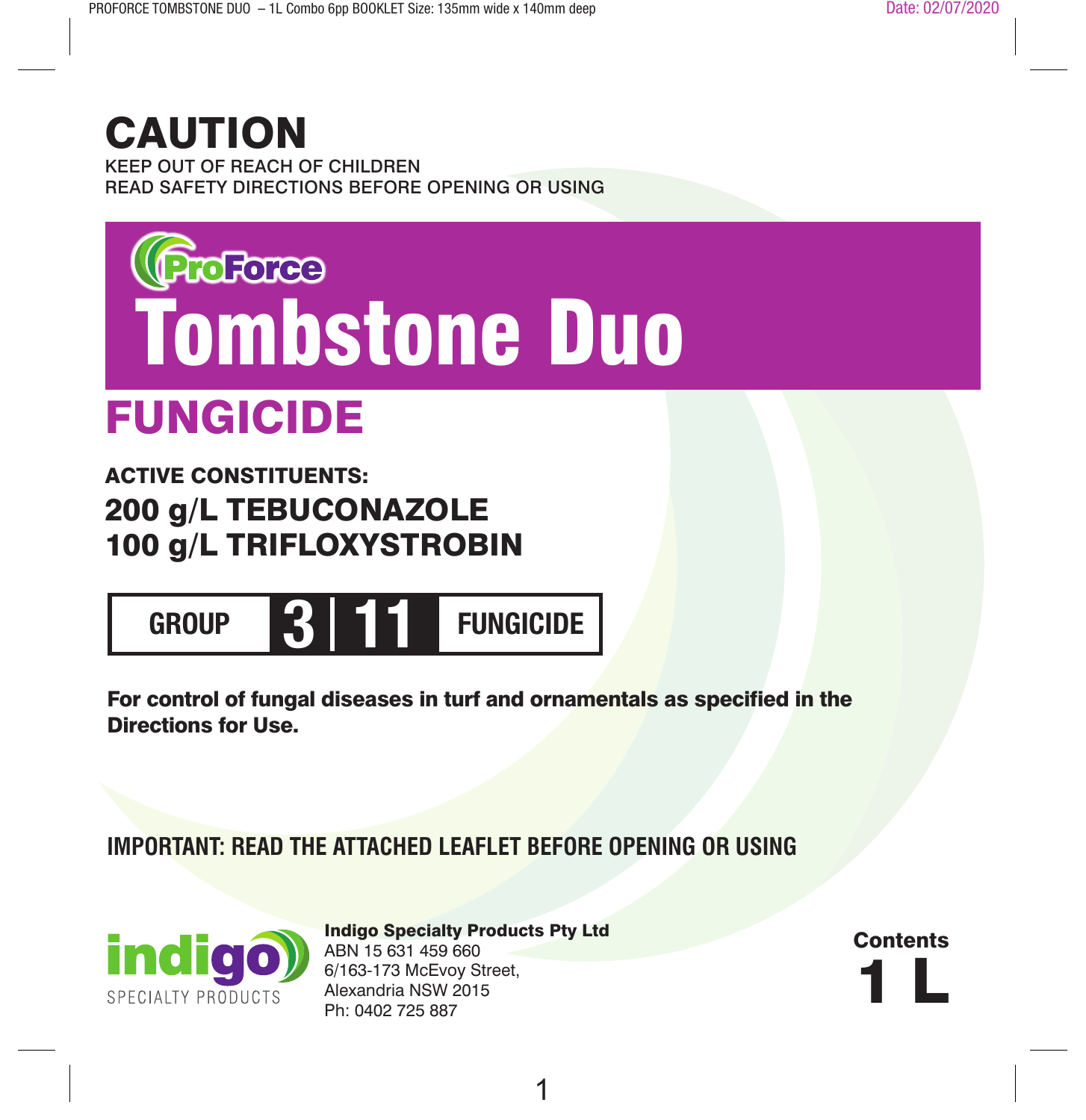#### **DIRECTIONS FOR USE**

#### **SPRAY DRIFT RESTRAINTS**

Specific definitions for terms used in this section of the label can be found at www.apvma.gov.au/spraydrift DO NOT allow bystanders to come into contact with the spray cloud.

DO NOT apply in a manner that may cause an unacceptable impact to native vegetation, agricultural crops, landscaped gardens and aquaculture production, or cause contamination of plant or livestock commodities, outside the application site from spray drift. The buffer zones in the relevant buffer zone table/s below provide guidance but may not be sufficient in all situations. Wherever possible, correctly use application equipment designed to reduce spray drift and apply when the wind direction is away from these sensitive areas.

DO NOT apply unless the wind speed is between 3 and 20 kilometres per hour at the application site during the time of application. DO NOT apply if there are hazardous surface temperature inversion conditions present at the application site during the time of application. Surface temperature inversion conditions exist most evenings one to two hours before sunset and persist until one to two hours after sunrise.

DO NOT apply by a boom sprayer unless the following requirements are met:

- spray droplets not smaller than a MEDIUM spray droplet size category
- minimum distances between the application site and downwind sensitive areas (see 'Mandatory buffer zones' section of the following table titled 'Buffer zones for boom sprayers') are observed

#### **Buffer zones for boom sprayers**

| Application rate (/ha)            | Mandatory downwind buffer zones |                         |                 |
|-----------------------------------|---------------------------------|-------------------------|-----------------|
|                                   | Natural aquatic areas           | <b>Vegetation areas</b> | Livestock areas |
| Up to maximum label rate (3 L/ha) | 10 meters                       | 15 meters               | 15 meters       |

DO NOT apply by aircraft:

**1. TU** 

## $SITU$

Turf

Turf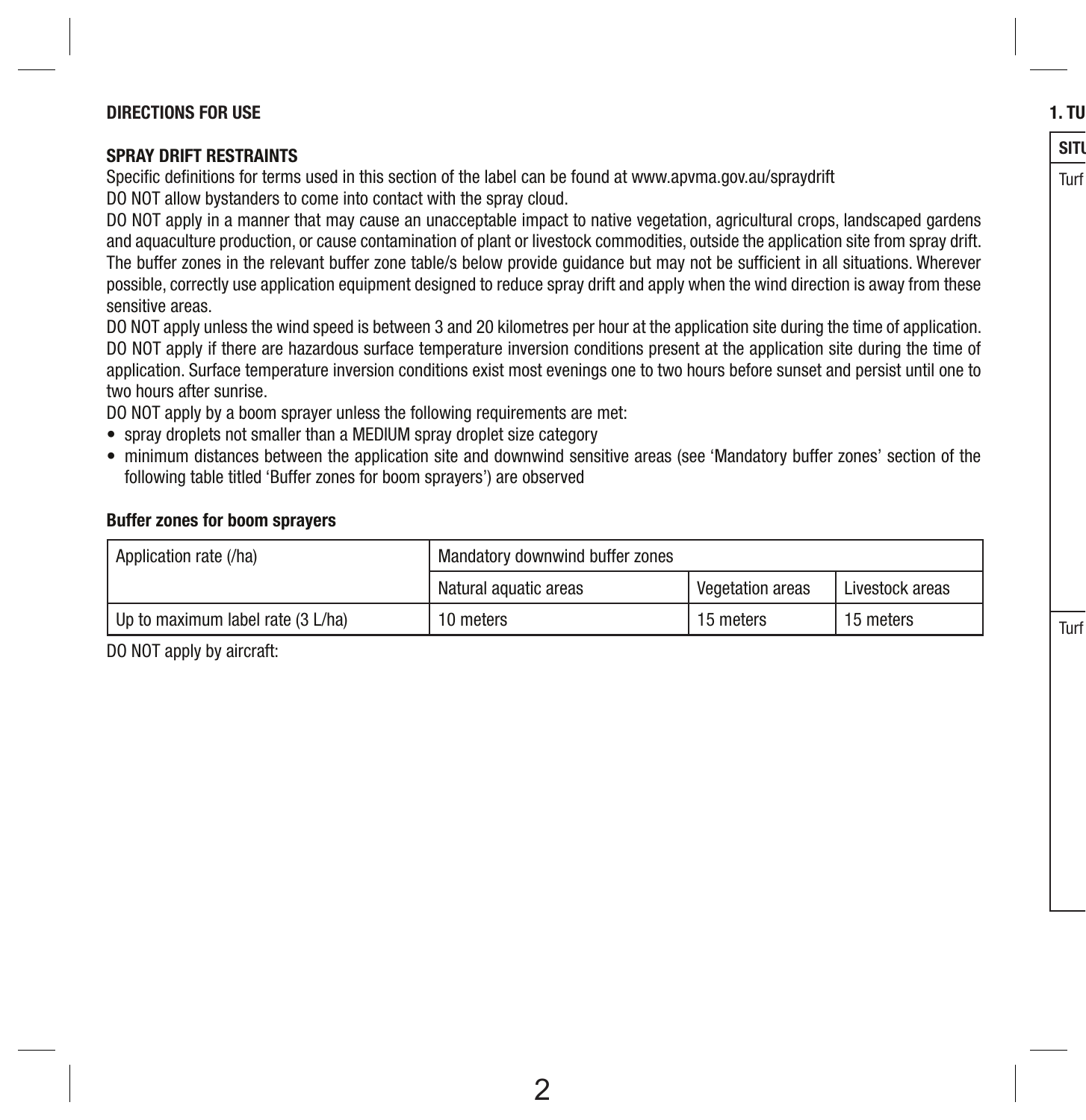### **1. TURF**

 $\overline{\phantom{a}}$ 

rdens drift. rever these ation. ne of ne to

of the

s i

| <b>SITUATION</b> | <b>DISEASE</b>                                                                                                                                                                                                                                                         | <b>RATE</b>                                                                                                                   | <b>CRITICAL COMMENTS</b>                                                                                                                                                                                                                                                                                                                                                                                                                                                                                                     |
|------------------|------------------------------------------------------------------------------------------------------------------------------------------------------------------------------------------------------------------------------------------------------------------------|-------------------------------------------------------------------------------------------------------------------------------|------------------------------------------------------------------------------------------------------------------------------------------------------------------------------------------------------------------------------------------------------------------------------------------------------------------------------------------------------------------------------------------------------------------------------------------------------------------------------------------------------------------------------|
| Turf             | Anthracnose<br>(Colletotricum graminicola),<br>Brown Patch (Rhizoctonia solani),<br>Fusarium or Microdochium Patch<br>(Microdochium nivale),<br>Helminthosporium disease<br>(Bipolaris spp., Drechslera spp.,<br>Exserohilum spp.).<br>Leptosphaerulina,<br>Curvularia | 2 L/ha in 400-1600<br>L water per ha<br><sub>or</sub><br>20 mL/100 m <sup>2</sup> in<br>4-16 L water per<br>$100 \text{ m}^2$ | For preventative control apply on a 21-28 day interval<br>when conditions are favourable for disease development.<br>For curative control apply on a 14 - 21 day interval.<br>When targeting brown patch control on the roots, apply<br>sufficient irrigation to wash TOMBSTONE DUO into the<br>root zone.<br>This use is subject to an FRAC anti-resistance strategy.<br>Do not apply more than two consecutive sprays of<br>TOMBSTONE DUO unless mixed with a protectant<br>fungicide from group 14, 28, M2, M3, M4 or M5. |
|                  | Ectotrophic Root Infecting Fungi<br>(ERI)                                                                                                                                                                                                                              |                                                                                                                               | Make monthly preventative applications in the three<br>months preceding the disease season. Apply irrigation to<br>wash TOMBSTONE DUO into the root zone.<br>This use is subject to an FRAC anti-resistance strategy.<br>Do not apply more than two consecutive sprays of<br>TOMBSTONE DUO unless mixed with a protectant<br>fungicide from group 14, 28, M2, M3, M4 or M5.                                                                                                                                                  |
|                  | <b>Spring Dead Spot</b>                                                                                                                                                                                                                                                |                                                                                                                               | Apply as a preventive application in January to March<br>after renovation and recovery of active growth. Make a<br>second application one month later. Apply irrigation to<br>wash TOMBSTONE DUO into the root zone.                                                                                                                                                                                                                                                                                                         |
| Turf             | <b>Dollar Spot</b>                                                                                                                                                                                                                                                     | 3 L/ha in 400-1600<br>L water per ha                                                                                          | For preventative control apply on a 21-28 day interval<br>when conditions are favourable for disease development.<br>To control existing infections apply on a 14-21 day<br>interval.<br>This use is subject to an FRAC anti-resistance strategy.<br>Do not apply more than two consecutive sprays of<br>TOMBSTONE DUO unless mixed with a protectant<br>fungicide from group 14, 28, M2, M3, M4 or M5.                                                                                                                      |
|                  | White helminthosporium                                                                                                                                                                                                                                                 | 280 mL per bowling<br>areen in 150 L<br>water per bowling<br>green                                                            | Make monthly preventative applications from December<br>to March.<br>This use is subject to an FRAC anti-resistance strategy.<br>Do not apply more than two consecutive sprays of<br>TOMBSTONE DUO unless mixed with a protectant<br>fungicide from group 14, 28, M2, M3, M4 or M5.                                                                                                                                                                                                                                          |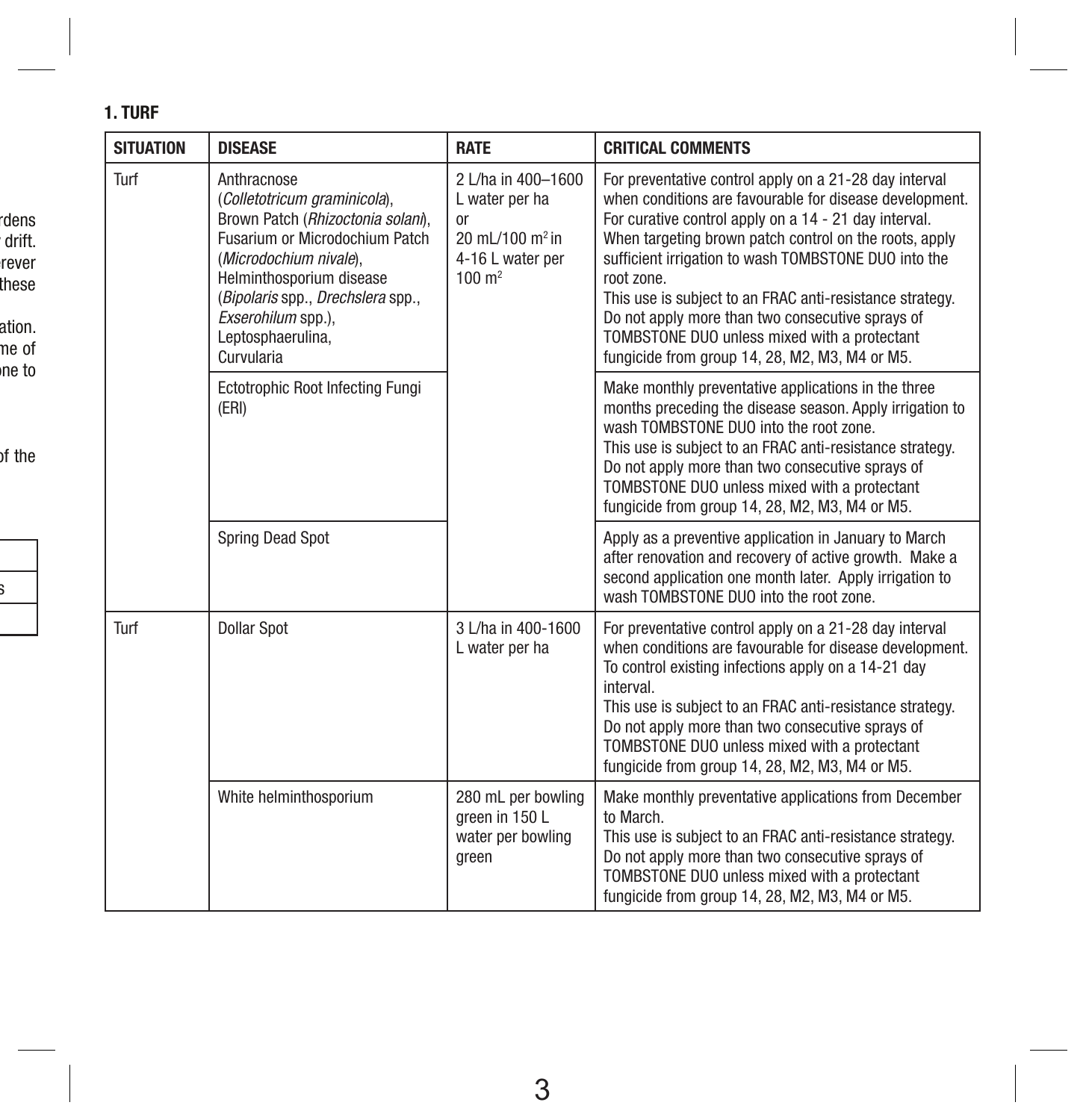#### **2. ORNAMENTALS**

| <b>SITUATION</b>                                                                        | <b>DISEASE</b>                                                                                                                                                                         | <b>RATE</b>            | <b>CRITICAL COMMENTS</b>                                                                                                                                                                                                                                                                                                                                                                                                                             |
|-----------------------------------------------------------------------------------------|----------------------------------------------------------------------------------------------------------------------------------------------------------------------------------------|------------------------|------------------------------------------------------------------------------------------------------------------------------------------------------------------------------------------------------------------------------------------------------------------------------------------------------------------------------------------------------------------------------------------------------------------------------------------------------|
| Azaleas                                                                                 | Azalea Petal Blight<br>(Ovulinea azaleae)                                                                                                                                              | 75 mL/100 L<br>water   | Apply when disease symptoms first appear and then repeat<br>at 7-10 day intervals. When conditions favour disease<br>development the shorter spray interval should be considered.<br>Spray to run-off ensuring thorough coverage of all foliage<br>including the underside of leaves.                                                                                                                                                                |
| Ornamentals                                                                             | <b>Botrytis Blight or</b><br>Grey Mould (Botrytis<br>cinerea), Downy Mildew<br>(Peronosprora spp.), Leaf<br>Spots (Pseudomonos spp.),<br>Rusts (Uromyces erythronii,<br>Puccinio spp.) |                        | <b>Curative:</b> For existing infections, spray to run-off ensuring<br>thorough coverage of all foliage including the underside of<br>leaves in a series of 3 applications at 5 day intervals.<br><b>Preventive:</b> Spray to run-off ensuring thorough coverage of<br>all foliage including the underside of leaves every 7 to 14 days<br>according to infection pressure or beginning immediately after<br>onset of the disease.                   |
| Roses                                                                                   | <b>Black Spot (Diplocarpon</b><br>rosae)                                                                                                                                               |                        |                                                                                                                                                                                                                                                                                                                                                                                                                                                      |
| Ornamentals;<br>Roses                                                                   | <b>Powdery Mildew</b><br>(Sphaerotheca pannosa<br>var rosae; Erysiphe<br>cichoracearum; Oidium<br>spp.)                                                                                | 150 mL/<br>100 L water | Spray to run-off ensuring thorough coverage of all foliage<br>including the underside of leaves every 7 to 10 days<br>according to infection pressure or beginning immediately after<br>onset of the disease.                                                                                                                                                                                                                                        |
| <b>Ornamentals</b><br>and non-<br>fruit-bearing<br>plants of the<br>Myrtaceae<br>family | Myrtle Rust (Uredo rangelii)                                                                                                                                                           | 75 mL/<br>100 L water  | Apply at first sign of disease or when conditions favour<br>disease development.<br><b>Curative:</b> For existing infections, apply 2 applications at a<br>14-day interval. Spray to run-off ensuring thorough coverage<br>of all foliage including the underside of leaves.<br><b>Preventive:</b> Spray to run-off ensuring thorough coverage of<br>all foliage including the underside of leaves every 14 days<br>according to infection pressure. |

## **NOT TO BE USED FOR ANY PURPOSE, OR IN ANY MANNER, CONTRARY TO THIS LABEL UNLESS AUTHORISED UNDER APPROPRIATE LEGISLATION**

**WITHHOLDING PERIODS:** 

**DO NOT graze treated areas or feed turf clippings from treated areas to animals including poultry.**

#### GENE **APPLICATION** Good turf, ı

Helmi as Bro

#### TURF

will b ingi<br>DME TOME gerbe sensit first, i

### **FUNG**

For fu fungio  $3 & 8 & 1$ the fu Group Indigo ontr

#### <mark>REC</mark><br>Jrf: **Turf:**

neck

#### **rna**<br>O N DO NOT of im

equiv DO N cotton ach

#### **PROT**<br>RISK **RISK**

preda

#### PROT DO N

cropp

PROT DO N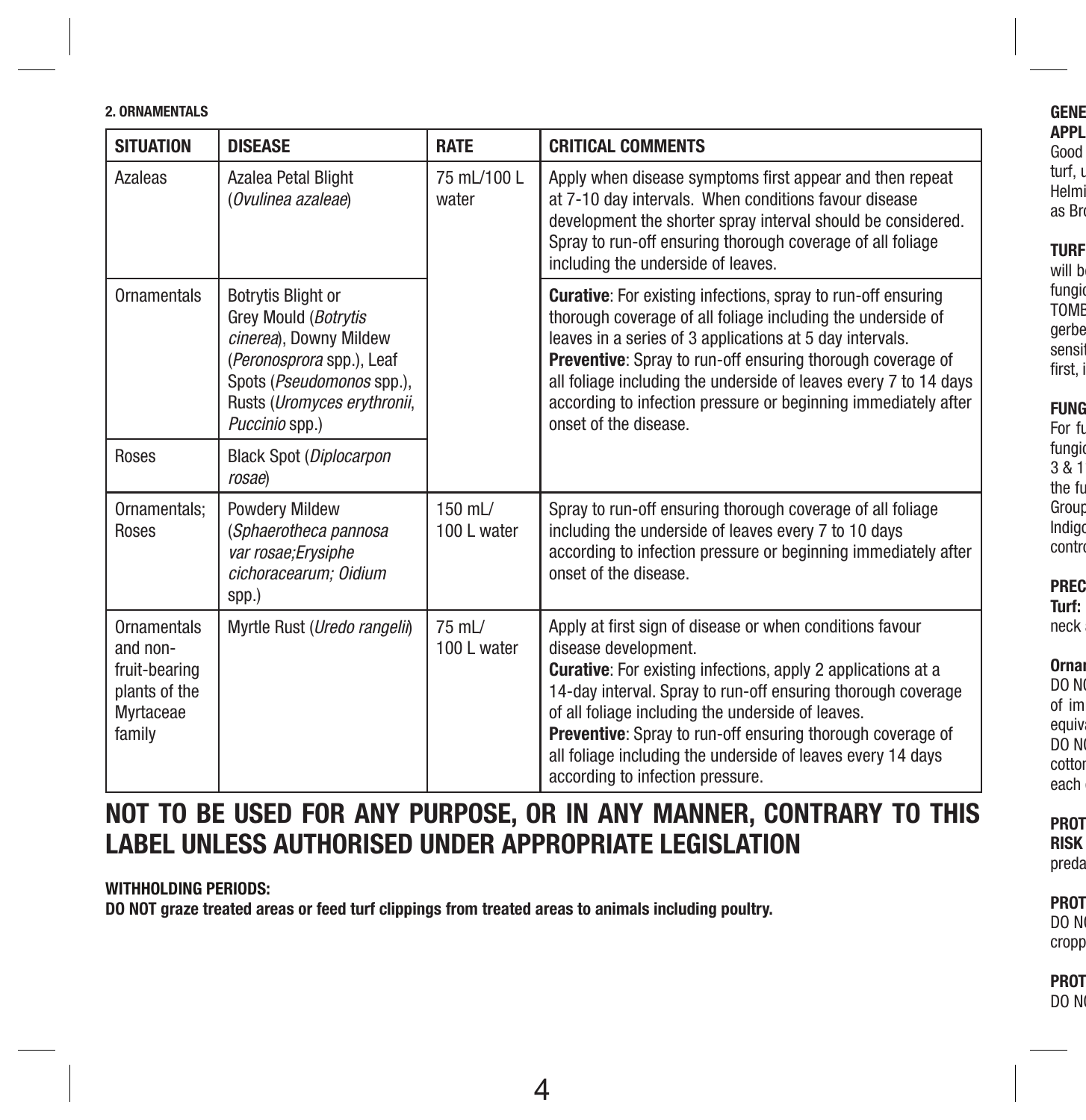#### **GENERAL INSTRUCTIONS**

#### **APPLICATION**

at ed.

pf days ıfter

ıfter

ge pf

**HIS** 

Good control requires good coverage. Application should be made using sufficient water to ensure thorough coverage. For application in turf, use 400-800 L water per ha for foliar or crown diseases such as Dollar Spot, Anthracnose, Brown Patch, Fusarium (Microdochium), Helminthosporium, Leptosphaerulina and Curvularia. Use higher water rates (up to 1600 L per ha) for treatment of soil/root diseases such as Brown Patch, Ectotrophic Root Infecting fungi and Spring Dead Spot.

**TURF NUTRITION:** This product acts very rapidly and where the turf is of a low nutritional status, a slight yellowing may be seen. This will be corrected by nitrogenous fertiliser application. Where possible, it is recommended that the fertiliser program should precede the fungicide application.

TOMBSTONE DUO has been used on a range of ornamental plant species (ie azaleas, begonias, chrysanthemums, cinerea, geraniums, gerbera, Myrtaceae, native daisy, pelargoniums, roses, snapdragon) without damage. Some species and varieties, however, are particularly sensitive to chemical sprays and as this sensitivity is often related to local conditions, it is advisable to treat only a small number of plants first, in order to ascertain the reaction before treating a whole target group.

#### **FUNGICIDE RESISTANCE WARNING**

For fungicide resistance management Proforce TOMBSTONE DUO Fungicide is a Group 3 & 11 fungicide. Some naturally occurring individual fungi resistant to TOMBSTONE DUO and other Group



3 & 11 fungicides may exist through normal genetic variability in any fungal population. The resistant individuals can eventually dominate the fungal population if these fungicides are used repeatedly. These resistant fungi will not be controlled by TOMBSTONE DUO and other Group 3 & 11 fungicides, thus resulting in a reduction in efficacy. Since the occurrence of resistant fungi is difficult to detect prior to use, Indigo Specialty Products Pty Ltd accepts no liability for any losses that may result from the failure of TOMBSTONE DUO Fungicide to control resistant fungi.

#### **PRECAUTIONS**

**Turf:** DO NOT allow entry into treated areas until the spray has dried. When prior entry is necessary, wear cotton overalls buttoned to the neck and wrist (or equivalent clothing) and chemical resistant gloves. Clothing must be laundered after each day's use.

#### **Ornamentals:**

DO NOT enter treated areas until spray has dried for low and medium exposure activities such as irrigation, scouting, thinning and weeding of immature/low foliage plants and/or mature/high foliage plants, unless wearing cotton overalls buttoned to the neck and wrist (or equivalent clothing) and chemical resistant gloves. Clothing must be laundered after each day's use.

DO NOT enter for five (5) days after application for high exposure activities such as hand harvesting, pruning and pinching unless wearing cotton overalls buttoned to the neck and wrist (or equivalent clothing) and chemical-resistant gloves. Clothing must be laundered after each day's use.

#### **PROTECTIONS**

**RISK TO NON-TARGET INSECTS:** TOMBSTONE DUO may have adverse effects on some non-target beneficial insects, in particular predatory bugs. This risk should be taken into account where Integrated Pest Management utilising these organisms is practiced.

#### **PROTECTION OF CROPS, NATIVE AND OTHER NON-TARGET PLANTS**

DO NOT apply under weather conditions, or from spraying equipment, that may cause spray to drift onto nearby susceptible plants/crops, cropping lands or pastures.

#### **PROTECTION OF WILDLIFE, FISH, CRUSTACEANS AND ENVIRONMENT**

DO NOT contaminate streams, rivers or watercourses with this product or used containers.

5